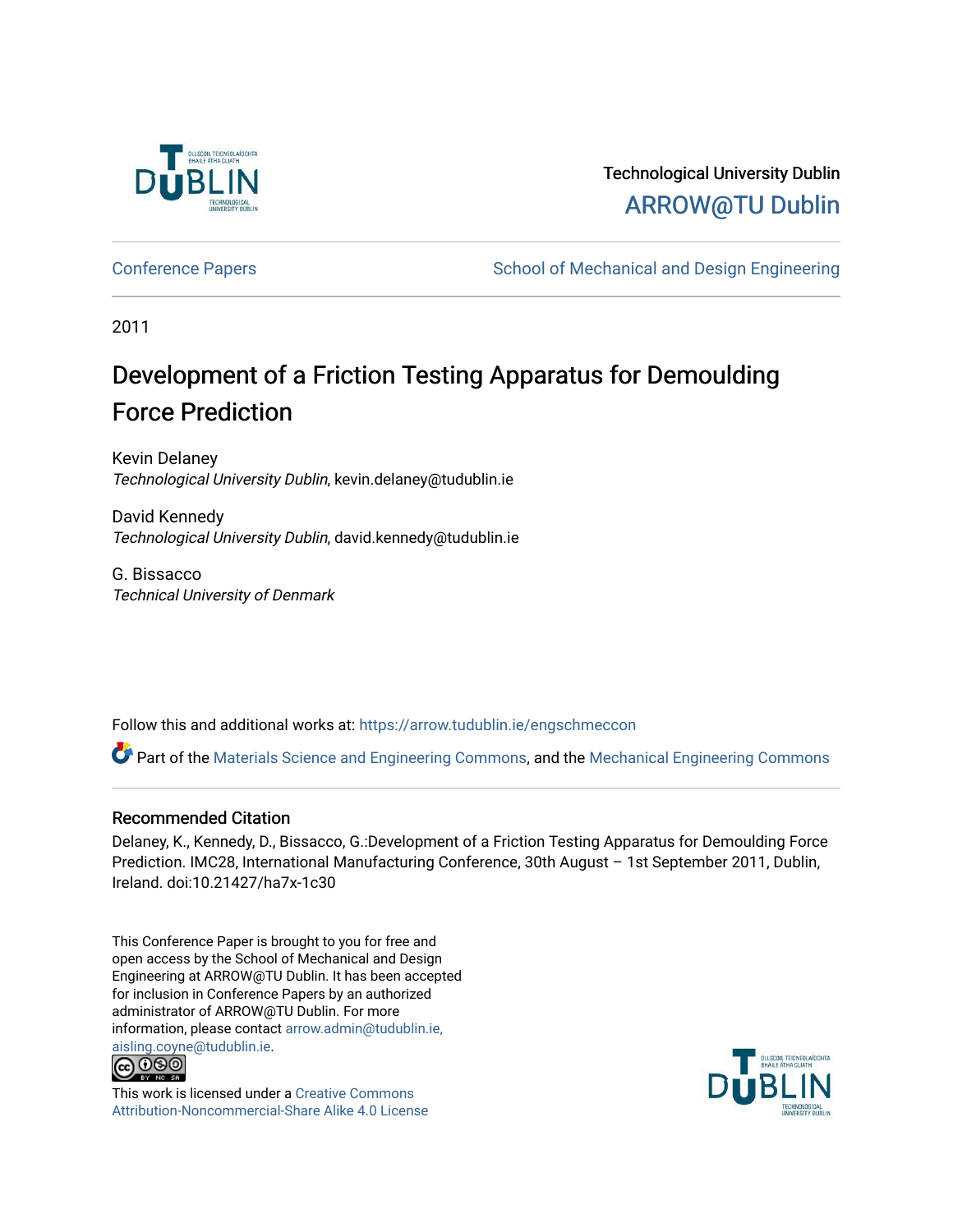#### **DEVELOPMENT OF A FRICTION TESTING APPARATUS FOR DEMOULDING FORCE PREDICTION** K.D. Delaney<sup>1</sup>, D. Kennedy<sup>1</sup> and G. Bissacco<sup>2</sup>

- 1. Mechanical Engineering Department, Dublin Institute of Technology, Bolton Street, Dublin 1. Ireland.
- 2. Department of Mechanical Engineering, Technical University of Denmark, Kgs. Lyngby, Denmark

# **ABSTRACT**

Friction between replication tools and replicated parts determines the force required to demould the part and also the stresses which develop in both the tool and the part during the demoulding process. Standardized equipment and procedures have been developed which strive to improve the repeatability and reproducibility of friction tests. Specific test standards, describing sled-type tests, include JIS K 7125, ISO 8295 and ASTM D1894. However these tests do not produce results which are representative of the conditions typically found within replication tools such as injection moulds or embossing tools. This paper reviews how this challenge has been addressed by other researchers and describes the development of an apparatus to measure friction under typical replication conditions. Experimental results for the thermal characterization of the device are reported.

**KEYWORDS:** Polymer friction, demoulding force prediction.

# **1. INTRODUCTION**

In replication processes such as moulding, differential shrinkage rates for the polymer and tool material can result in the plastic material sticking onto protruding parts of the tool as the part begins to solidify in the mould cavity. The removal of such parts from the replication tool when the part has reached a condition that it will remain stable outside of the tool is known as demoulding or ejection. To demould a part those forces retaining the part in the tool must be overcome.

Moulding processes typically use ejector pins, which are activated to push, and thus eject the part. With conventional-sized moulded parts, large ejection areas can be used and the parts themselves are suitably rigid so that they are unlikely to be damaged due to activation of the ejector pins. However as part size reduces, the potential sites where ejection pins can act are reduced and the parts themselves become weaker and more prone to damage when mechanically stripped from tool cores.

Miniaturisation is a common trend in product development and is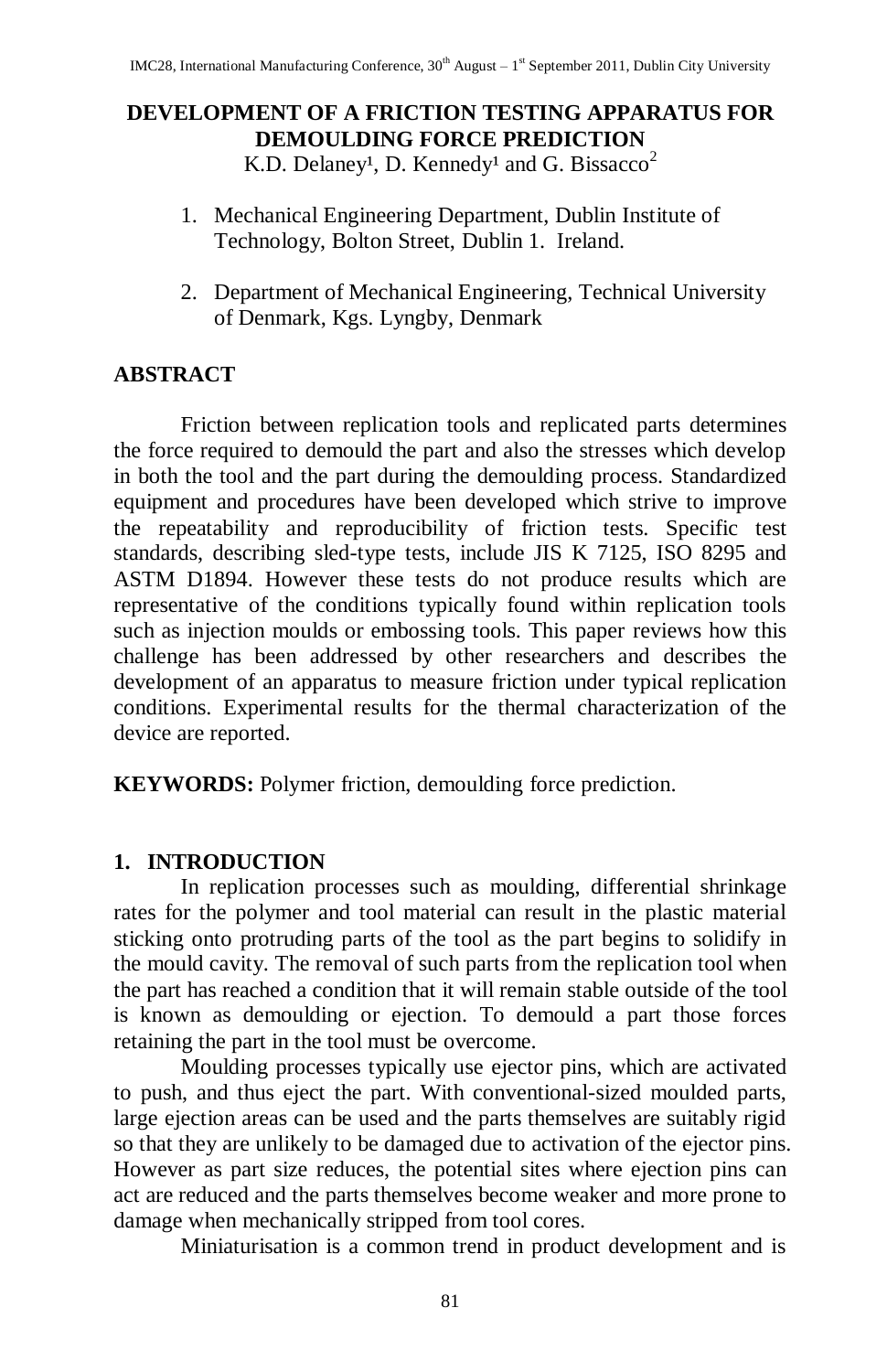likely to continue as designers strive to simultaneously increase functionality and decrease the volume of many consumer products. Benefits realisable through such miniaturisation include lower material consumption, lower weight, reduced inertia, faster system response, portability, lower energy consumption, as well as the possibility of realizing functionalities, such as minimal invasive surgery tools, which are only possible as a result of size reduction. To realise the full benefits it must be possible to produce micro products consistently in large volumes at a relatively low cost. Demoulding micro parts can be a significant problem for the manufacturing industry.

The work described in this paper is part of a larger project to establish a thorough understanding of the mechanism of demoulding from micro moulds and develop a predictive capability to optimise plastic part ejection at an early stage of tool design.

# **2. DEMOULDING FORCE MODELLING AND FRICTION COEFFICIENTS**

The force needed to demould a component from a replication tool core,  $F_R$ , was quantified by Menges and Möhren [1] as:

$$
F_R = \mu P_A A_C \tag{1}
$$

where  $\mu$  is the coefficient of friction of the moulded polymer (defined in ISO 8295),  $P_A$  is the moulding contact pressure (defined in ISO 294-4) and  $A<sub>C</sub>$  is the part core surface area. The contact area is often assumed to equal the nominal part area which can be measured relatively easily, however the contact pressure and friction coefficient can have various interpretations.

Attempts to quantify  $P_A$  include the integration of sensors within the mould, part measurement followed by calculation and the use of simulation tools. Installing sensors within the replication tool can be difficult since part geometry can cause significant variation of the pressure distribution, particularly for square or rectangular cores where corner effects can be significant. Measuring parts immediately after demoulding and then performing calculations to infer the pressure based on part shrinkage relative to the tool core has been used for simple geometries. However the process is not instantaneous and involves certain assumptions which may be questionable, particularly for smaller components where the overall shrinkage might be difficult to measure. More recently the use of computer simulations to predict the overall interfacial pressure has become common.

The coefficient of friction is defined as the ratio of the tangential force required to slide a body along a surface and the normal component of force acting on it. The static coefficient of friction is typically higher than the dynamic coefficient of friction. In terms of modelling the demoulding force the maximum force, corresponding to the static coefficient of friction, must be quantified. Determining a suitable value of  $\mu$  is complex since it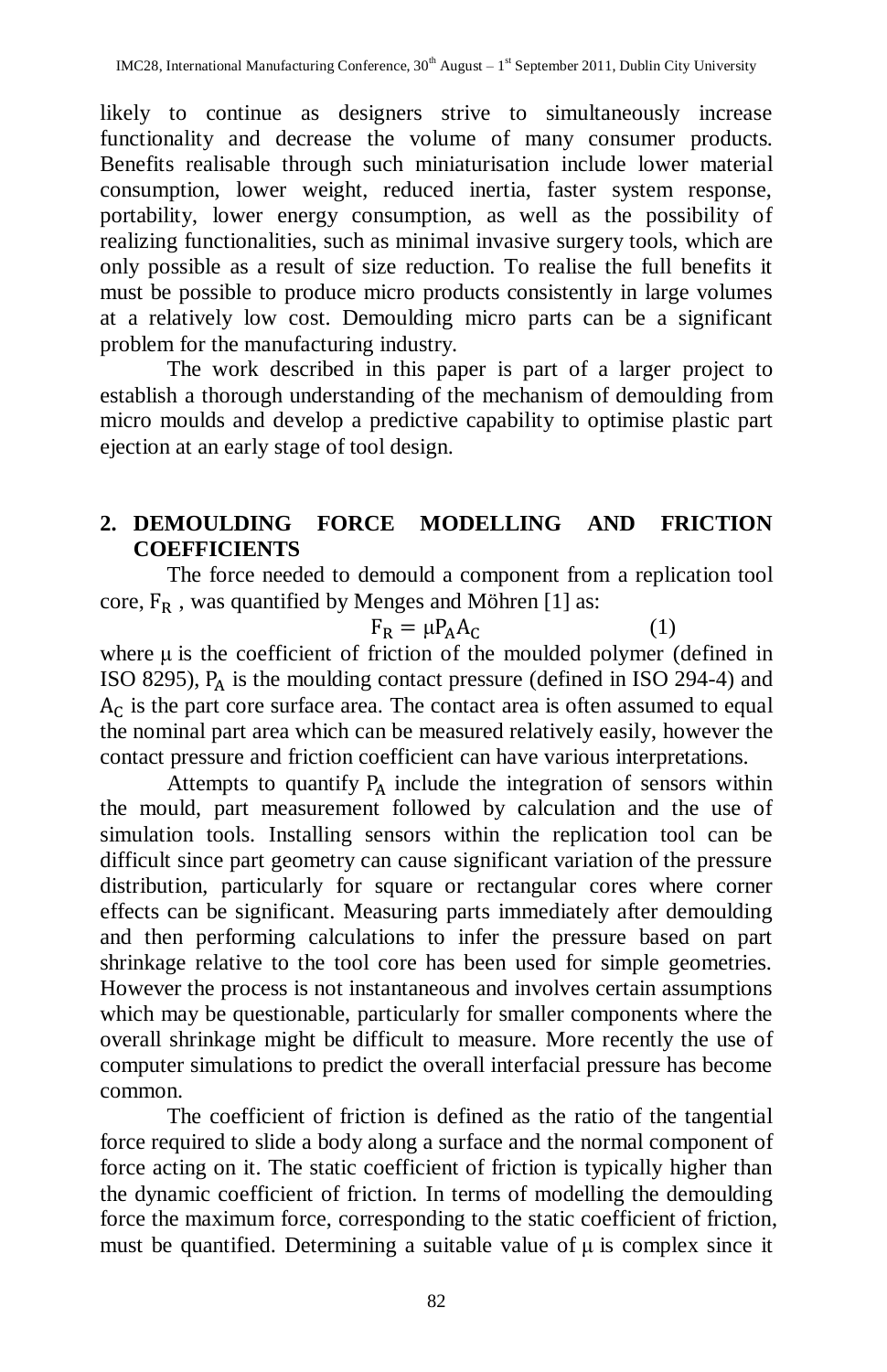can be influenced by many parameters. Burke and Malloy [2] described the difficulties in defining such coefficients since it depends on processing, material, product and mould design variables. Two basic approaches can be identified; an experimental approach and a fundamental approach.

In terms of the experimental approach a key issue in friction testing is the repeatability of the results (within the same laboratory) and the reproducibility of the results (between one laboratory and another). To address this problem standards have been developed by several organisations. Specific standards, describing sled-type tests, include JIS K 7125, ISO 8295 and ASTM D1894. Such standardized tests do not represent conditions typically found in replication processes. This has led researchers to develop other techniques to measure friction coefficients. Some of these techniques use actual replication processes while others use test devices which specifically simulate replication processes.

Bataineh and Klamecki performed actual demoulding experiments of ring shaped geometries and these results were then used to predict realistic friction coefficients and ultimately the demoulding force [3]. This approach assumes that the coefficient will be the same for the geometry tested and the geometry being replicated.

Requirements for replication-style friction testing equipment include being able to test specimen with varying surface roughness under a defined, adjustable, normal force (effectively replication pressure). The influence of replication process parameters such as replication pressure, replication temperature, demoulding temperature, and demoulding rate, on the demoulding force has been studied using such equipment.

Ferreira et al [4] developed an apparatus to study the effect of different parameters on the coefficient of friction relevant for the ejection of plastic parts from moulds. The effects of tool polish direction, surface roughness and test temperature on the coefficient of friction were studied. Results showed that testing temperature and surface roughness had a significant effect on the coefficient of friction for PC. No parameters studied had a significant effect on the coefficient of friction for PP, although the polish direction and roughness did have some effect. In general the coefficients of static friction observed for PC and PP were larger than previously published data.

Pouzada et al [5] studied static friction coefficients under moulding conditions. Equipment developed enabled the determination of an optimal surface roughness corresponding to the minimum coefficient of static friction. The test data obtained was sensitive to temperature, the surface roughness and the pressure between the contacting surfaces.

Worgull et al [6] and [7] observed that demoulding forces may vary by several factors depending on the process parameters selected and the quality of the tool. A test apparatus designed for mounting in a tensile testing machine was described and results presented based on varying parameters. These friction test results show the static coefficient of friction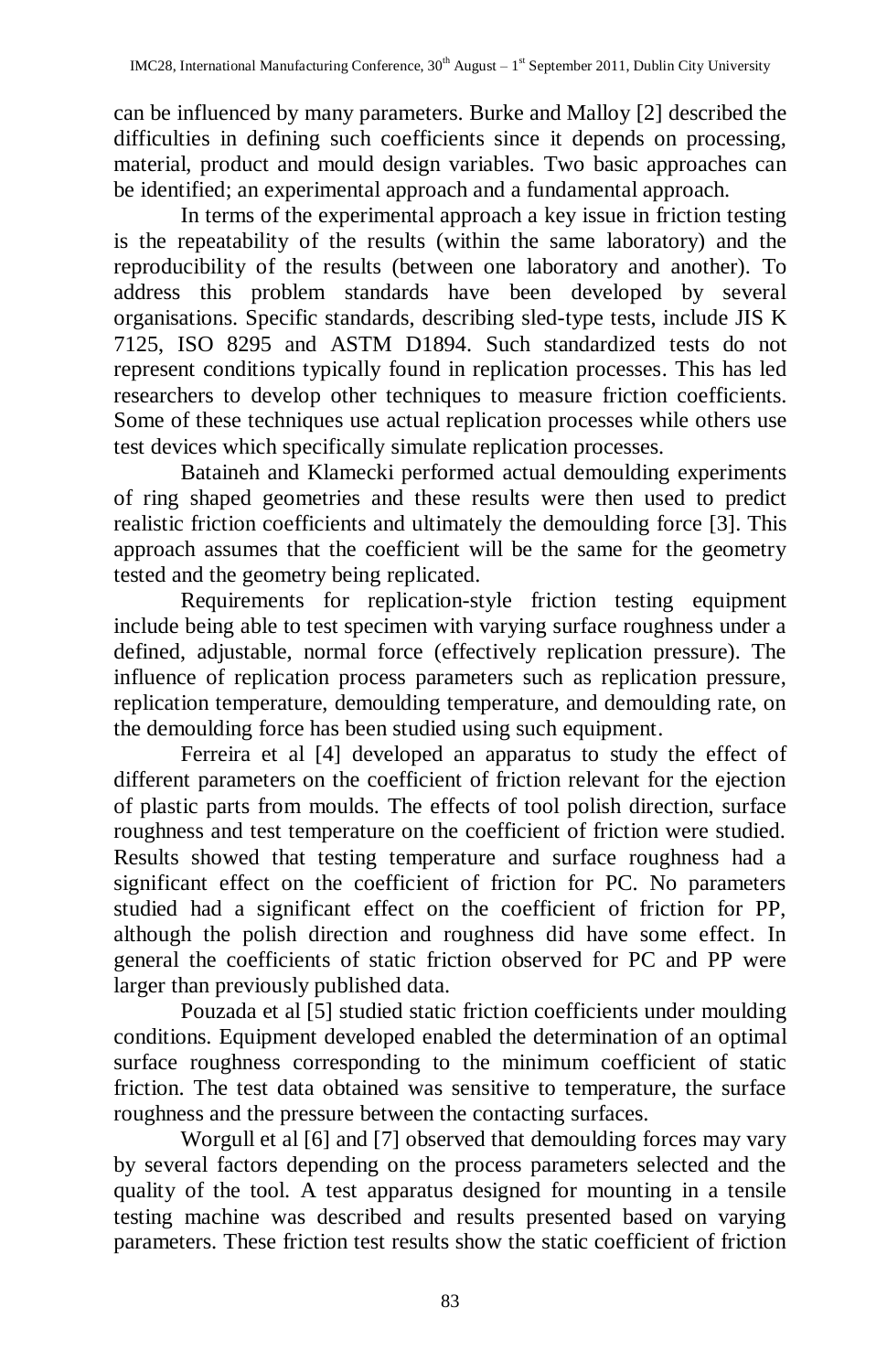increases as the velocity decreases. Worgull et al [6] have published results of simulated replication trials where various demoulding rates were studied. Static coefficients of friction at 1mm/min were substantially higher than those at 5mm/min.

Experimental results reported by the developers of these devices provide guidance on how the demoulding force varies. However the usefulness of these results is somewhat limited since only scant details, insufficient for the overall project being undertaken, of the actual surfaces used for the tests were provided. This work describes the development of a device to validate a model to predict demoulding force.

# **3. OVERVIEW OF THE FRICTION TESTER DEVELOPED**

The most important property of the friction tester developed is that it accurately reflects the tribology of a real demoulding process. It must also be possible to vary relevant parameters so that an understanding of the interfacial tribology can be evaluated under different tool, polymer and process conditions. The friction tester was developed to cope with the conditions listed in Table 1.

| <b>Parameter</b>                           | <b>Value</b>         | <b>Comment</b>                      |
|--------------------------------------------|----------------------|-------------------------------------|
| Normal force range                         | 2.2kN                | Maximum load                        |
| Tangential force range                     | 1kN                  | cells<br>Other<br>load<br>available |
| Tangential sliding velocity                | $0.1 - 4$ mm/s       | Variable                            |
| Maximum temperature of the<br>heated block | $150^{\circ}$ C      |                                     |
| Cooling rate of heated block               | $\sim 1^{\circ}$ C/s |                                     |
| Contact area of tool inserts               | $25x25$ mm           |                                     |

*Table 1: Specification details of friction test apparatus.*

The friction tester consists of key functional areas as shown in Figure 1. Each of these areas will now be described in turn.



*Figure 1: Key functional areas of friction test devices.*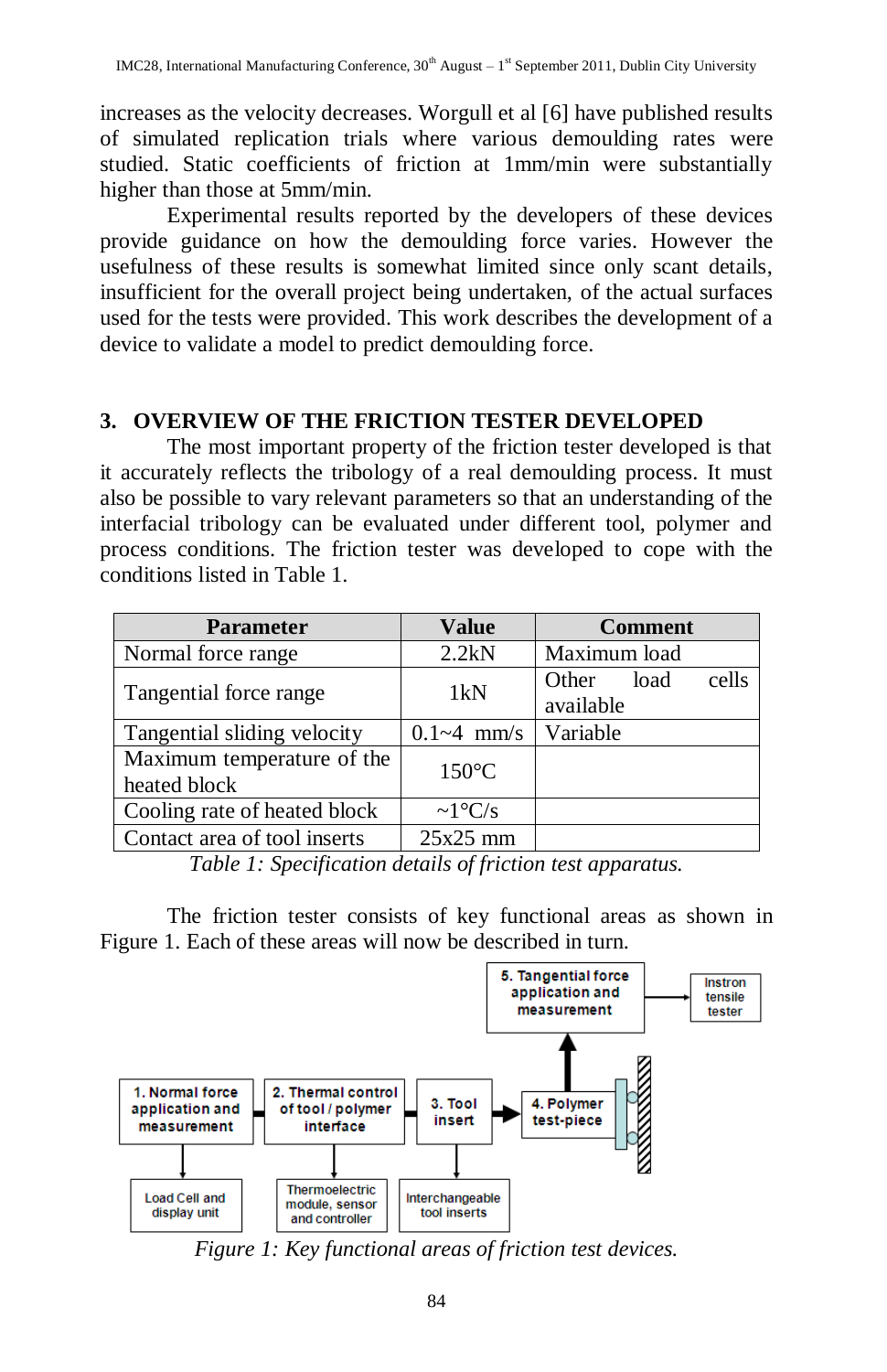Normal force application and measurement: the normal force is applied using a manually operated power screw. An inline "donut" load cell washer (a Futek FSH00295-LTH300), is used to quantify the actual normal load applied and a bench-top digital display (FSH02512-IBT500) directly attached to the load cell.

A small amount of smearing of the polymer surface is expected at the interface with the tool surface since the interfacial temperature will be above the glass transition temperature of the polymer. The hand-wheel is used to provide continuous adjustment of the normal force.

Thermal control of tool/polymer interface: temperature control is important to ensure the tool surface is above the glass transition temperature of the polymer being tested prior to contact between the tool and polymer. Once the appropriate "embossing" time has elapsed the tool surface is cooled. To help ensure a constant temperature distribution across the tool surface during both heating and cooling phases a thermoelectric module was integrated into the design. This is used to both heat and cool the tool inserts. This helps to ensure a level of controllability of the actual cooling phase of the process, which was absent in the previous work already summarised.

During the cooling phase of the process heat energy is rejected from the thermoelectric module. Two heat sinks were integrated into the design to reject this heat to the surrounding environment. The thermoelectric module is controlled by a controller (An Oven Industries 5C7-195 benchtop controller) and a temperature sensor integrated as part of the heating block.

Interchangeable tool inserts: the friction tester is designed to accept interchangeable tool inserts. This allows tool inserts of different materials, surface roughness, coatings, etc to be fitted to the heated block. A cover plate is used to ensure that the tool insert is pressed against the heated block and thermal grease used to reduce the thermal resistance between the two. Ceramic plates are used as thermal insulators to prevent heat loss from the heated block into the frame of the device.

Polymer test pieces: the sample holder is supported on a carriage which slides along a rail on linear roller bearings. The carriage is attached to the crosshead of the tensile tester. Due to the formation of the "smearing" previously mentioned the size of the polymer test piece is smaller than the size of the tool insert surface. For initial trials parts with a test surface area of 10x10mm and an overall thickness of 6mm were moulded from PMMA (Lucite) material.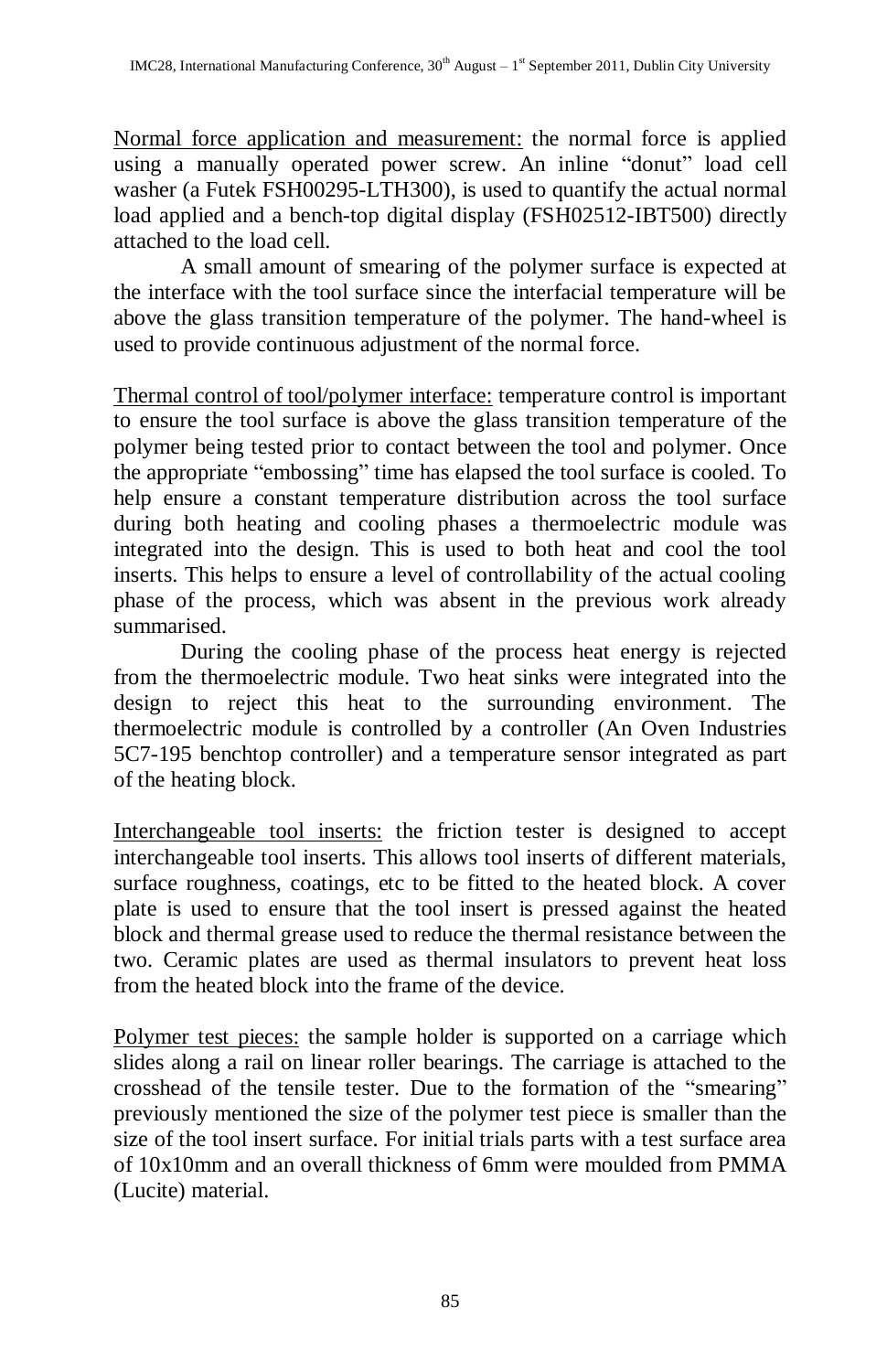Tangential force application: the tangential force is applied to the sample holder carriage using the tensile tester into which the friction tester unit is installed, an Instron 5567. This tensile tester ensures the tangential force applied and associated displacement can be recorded.

An isometric view of the 3D CAD model of the friction tester is shown in Figure 2. Key functional areas are clearly indicated. The thermoelectric module is sandwiched between the heated block the heat-sink subassembly.<br> **Example 1998** 



The primary elements of the friction tester were fabricated internally in the workshops of Dublin Institute of Technology, Bolton St. Standard components and the instrumentation needed was sourced from specialised suppliers. The assembled friction tester developed, installed in the tensile tester, is shown in Figure 3.



*Figure 3: Friction test devices installed in the Instron tensile tester.*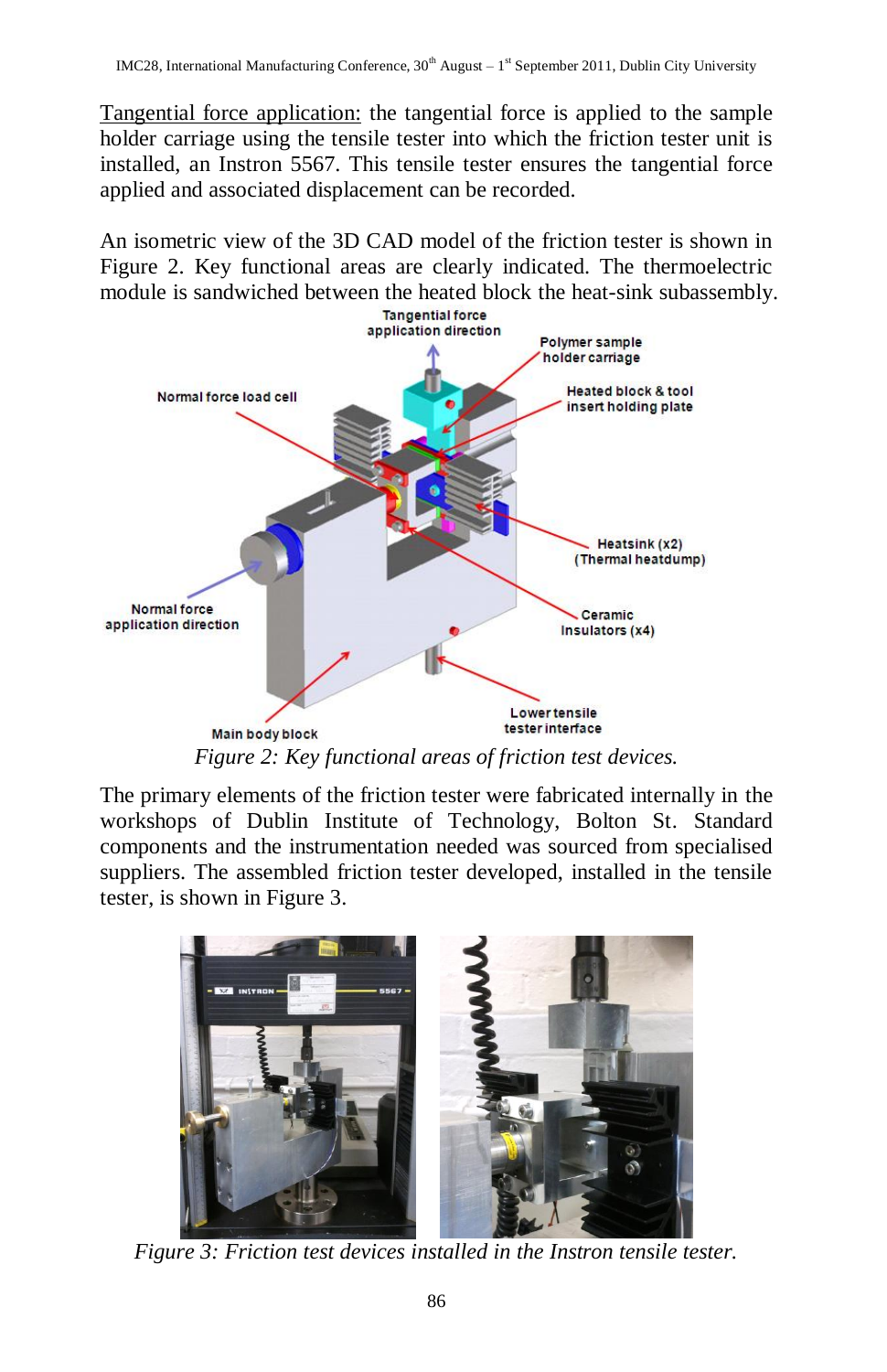# **4. TEST PROCEDURE**

The friction tester is designed to simulate a replication process before measuring tangential force. An overview of the test procedure is:

- 1) Tool insert and polymer test piece are placed into friction tester.
- 2) The tool insert is heated to a temperature above the glass transition of the polymer.
- 3) Tool insert (and heating unit sub-assembly) is moved using the threaded screw so that the tool insert is pressed against the polymer test piece with the appropriate force. This load is maintained for 1 minute and adjusted accordingly to account for any polymer relaxation.
- 4) Tool insert is cooled to the appropriate demoulding temperature (at a rate of  $\sim 1^{\circ}C/s$ ).
- 5) Once the temperature has reduced accordingly perform the friction test using the tensile tester. The friction tester will provide a force-deflection curve. The peak value recorded will be taken as the tangential force needed to initiate motion and used to calculate the coefficient of static friction.
- 6) The tool insert is then inspected under a microscope before being cleaned in preparation for the next test cycle.



Stages 3 & 4 of test procedure Stages 5 & 6 of test procedure Stages 1 & 2 of test procedure *Figure 4: 3D images of test procedure.*

# **5. INITIAL DEVICE CHARACTERIZATION TRIALS**

The initial characterization of the device was to demonstrate the effectiveness of the thermoelectric module to deliver the required temperature distribution across the tool insert during both heating and cooling. An IRISYS thermal imaging camera was used to perform this task. Due to the reflectivity of the tool insert surface a black coating was sprayed onto the tool surface. A photograph of the tool and a thermograph showing the tool insert at 115°C is shown in Figure 5.

The temperatures indicated by the thermographs were compared to those recorded by the temperature sensor on the heated block during both the heating and cooling phases. A good correlation between the thermograph, sensor and set-point temperatures was recorded during both heating and cooling with a maximum difference of  $\sim 3^{\circ}$ C once the temperatures had stabilised.